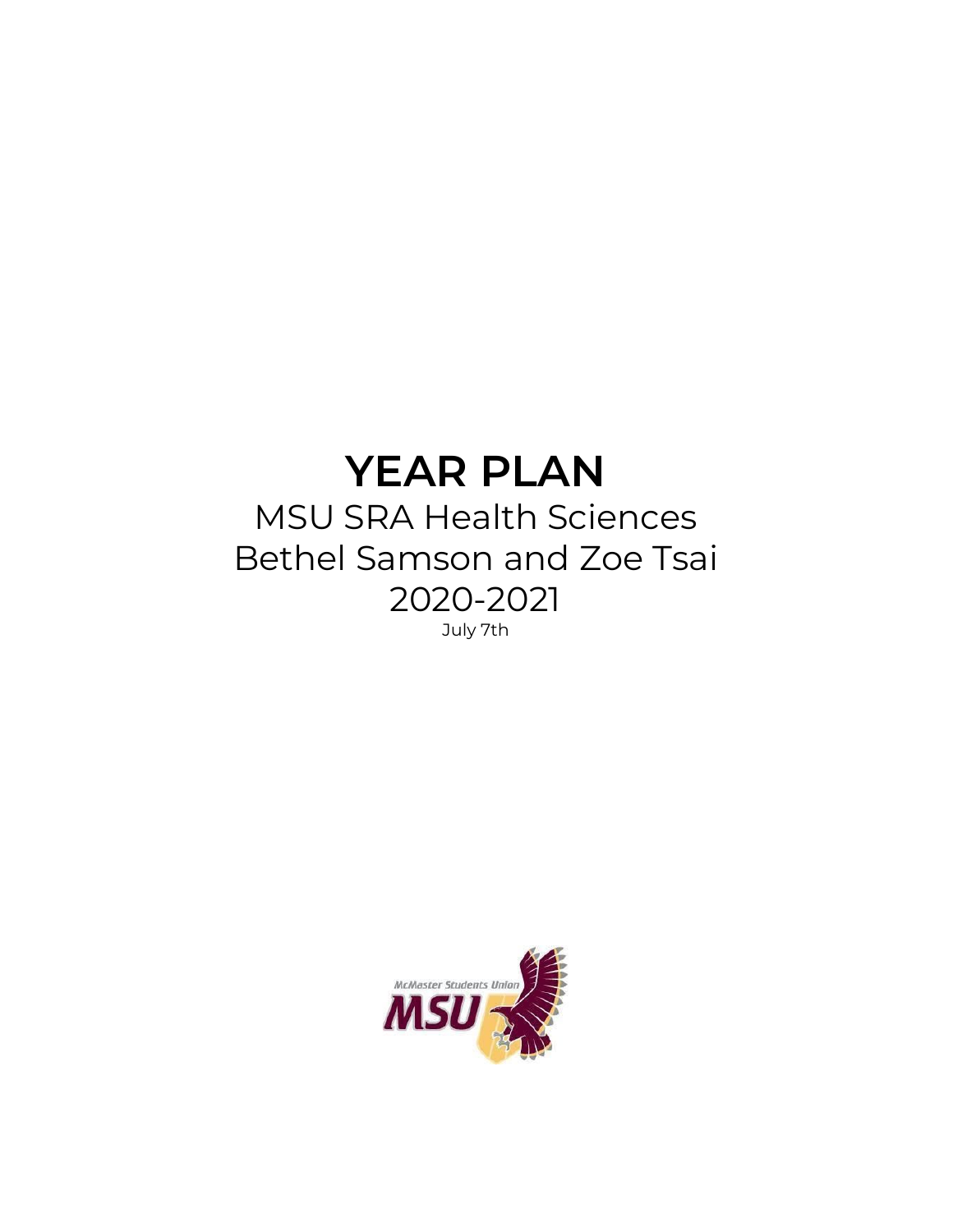### **OFFICE OF THE HEALTH SCIENCES CAUCUS LEADER INTRODUCTION**

Dear fellow Faculty of Health Sciences students,

Firstly, I would like to express my sincere gratitude for being given the opportunity to represent you on the Student Representative Assembly (SRA) this year. Both Zoe and I come into this role with an immense amount of passion and excitement for advocating for students, but more specifically, advocating for you, our constituents and classmates. We are ready to bring this dedication to our roles throughout the upcoming school year.

During these unprecedented times, we have two main focuses, adapting to the COVID-19 pandemic, and increasing equitable practices within the Faculty of Health Sciences and McMaster as a whole. Both Zoe and I came into this position filled with a vision for the 2020-2021 school year, and it is currently evolving as we learn more about how online education and testing practices will change as the pandemic continues to unravel. Our priorities for online education are that students can maintain privacy while still being actively engaged in classes and properly assessed.

Secondly, the matter of equity. Now, more than ever, it is important to keep this at the forefront of our agenda. We plan on using the current momentum of positive global change in order to help the Faculty of Health Sciences become a more equitable institution as well. We have ideas such as providing anti-oppressive training to teaching assistants in BHSc, or creating book clubs dedicated to reading books that teach about anti-racist practices, and many more. We look forward to implementing all these online while simultaneously hearing your input on all matters.

Throughout this process, it is extremely important to us that we maintain a steady connection with you, our constituents, and hear both your positive feedback and criticism. We invite you to read through our year plan and come to Zoe and I with questions, comments, or concerns. We will always have time to listen to your ideas and will work tirelessly to see your ideas come to life.

Yours truly, Bethel Samson SRA Health Sciences Caucus Leader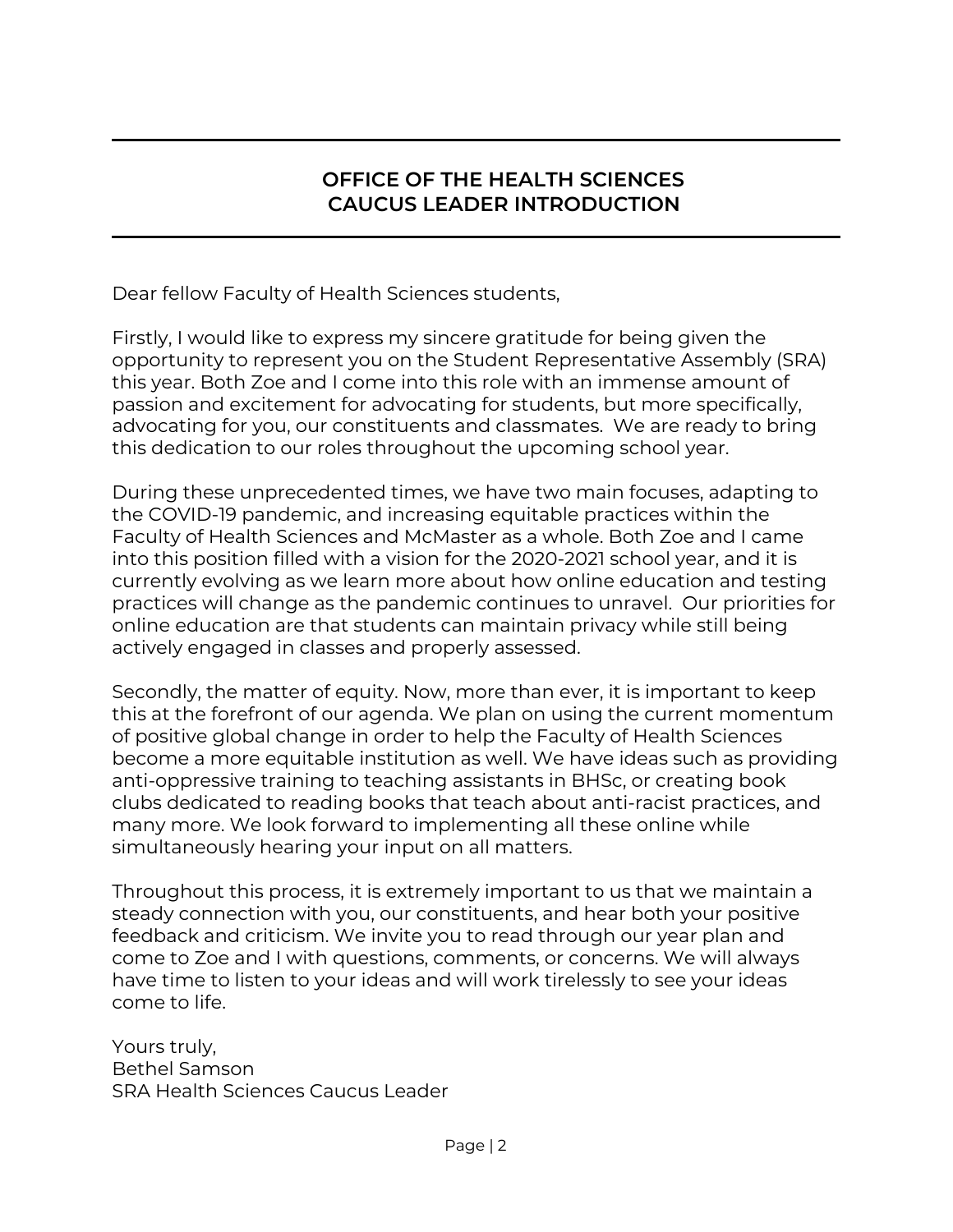### **GOALS**

| <b>Objective 1</b>        | <b>Increase Transparency and Outreach</b>                                                                                                                                                                                                                                                                                                                                                                                                                                                                                                                                                                                |
|---------------------------|--------------------------------------------------------------------------------------------------------------------------------------------------------------------------------------------------------------------------------------------------------------------------------------------------------------------------------------------------------------------------------------------------------------------------------------------------------------------------------------------------------------------------------------------------------------------------------------------------------------------------|
| Description               | The role of SRA members entails accurately representing<br>the opinions, thoughts, and concerns of the members of<br>their respective faculties. Therefore, it is imperative that<br>constituents are aware of the decisions made by the MSU<br>and how they affect them. Transparency goes hand-in-hand<br>with increasing outreach. We can be as transparent as<br>possible, but if constituents are not interacting with our<br>work, then these efforts may go wasted. Thus, it is vital for us<br>to maintain a strong online social media presence to ensure<br>our constituents are staying engaged and informed. |
| <b>Benefits</b>           | The role of SRA members entails accurately representing the<br>opinions, thoughts, and concerns of the members of their<br>respective faculties. Therefore, it is imperative that<br>constituents are aware of the decisions made by the MSU<br>and how they affect them. Transparency goes hand-in-hand<br>with increasing outreach. We can be as transparent as<br>possible, but if constituents are not interacting with our<br>work, then these efforts may go wasted. Thus, it is vital for us<br>to maintain a strong online social media presence to ensure<br>our constituents are staying engaged and informed. |
| <b>Difficulties</b>       | We may find it difficult to encourage student attendance at<br>events; however, we plan to address this by offering<br>incentives to encourage students to attend.                                                                                                                                                                                                                                                                                                                                                                                                                                                       |
| Long-term<br>implications | By engaging constituents in the decision-making process,<br>they will be more aware of the operations of the MSU. We<br>hope this will empower them to apply for positions within<br>the union.                                                                                                                                                                                                                                                                                                                                                                                                                          |
| How?                      | Meeting minutes will be communicated via short<br>infographics and will be promoted on various social media<br>platforms, such as Facebook, to keep students engaged and<br>informed. In order to make the information easy to<br>understand and as concise as possible, minutes will be<br>broken down into things that affect the McMaster<br>community and things that affect the Health Sciences<br>community.<br>Among the different social media platforms, SRA Health<br>Sciences has a strong presence on Facebook, while seldom<br>using Twitter and being absent on Instagram. We hope to                      |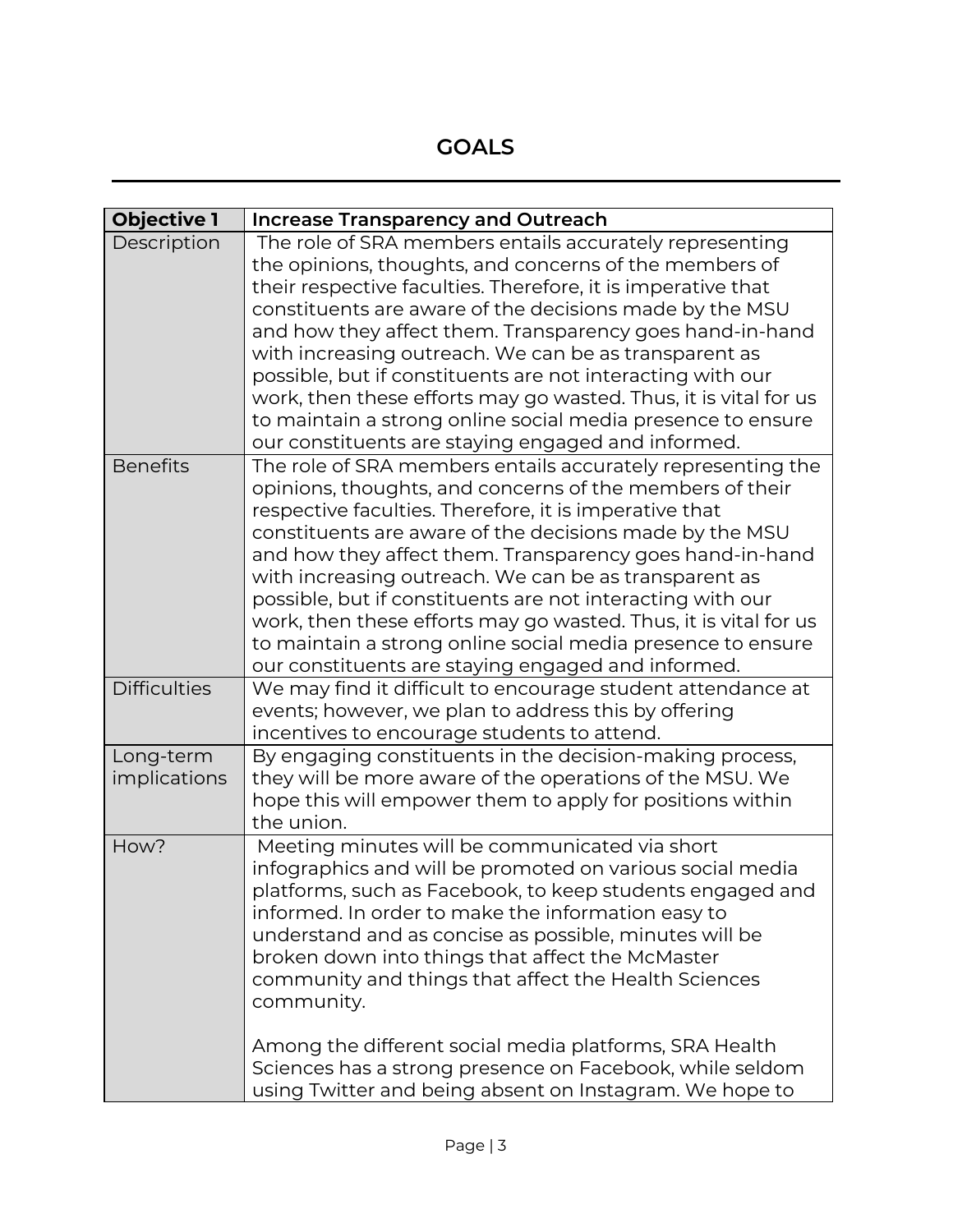|          | increase outreach by continuing utilizing Facebook as the<br>main method of communication, but also expanding to<br>Instagram to promote various events and give further<br>updates. We hope to utilize welcome week to encourage<br>first-year students to like our Facebook page and follow our<br>newly created Instagram page. We may also discuss the<br>possibility of hosting a giveaway on our Instagram page to<br>increase the number of followers we have and reach more<br>constituents. |
|----------|------------------------------------------------------------------------------------------------------------------------------------------------------------------------------------------------------------------------------------------------------------------------------------------------------------------------------------------------------------------------------------------------------------------------------------------------------------------------------------------------------|
|          | Lastly, we will be creating and distributing an SRA Feedback<br>Form halfway through the year to give students the<br>opportunity to let us know what we are doing well and what<br>they would like to see more from us. This will give us an idea<br>of the effectiveness of our work and allow us to continue<br>representing our constituents as best as we can.                                                                                                                                  |
| Partners | <b>Communications Officer</b>                                                                                                                                                                                                                                                                                                                                                                                                                                                                        |
|          |                                                                                                                                                                                                                                                                                                                                                                                                                                                                                                      |

| <b>Objective 2</b>        | Monthly anti-Decaire protests on campus                                                                                                                                                                                                                                                                                                                                                                                                         |
|---------------------------|-------------------------------------------------------------------------------------------------------------------------------------------------------------------------------------------------------------------------------------------------------------------------------------------------------------------------------------------------------------------------------------------------------------------------------------------------|
| Description               | In an effort to eliminate or, at the minimum, reduce police<br>presence on campus and have Glenn Decaire removed as<br>police chief, we will be holding online protests (paired with<br>other action items like emailing university administration)<br>monthly until action is taken by the university.                                                                                                                                         |
| <b>Benefits</b>           | A more comfortable and safer campus for BIPOC students,<br>both in BHSc and in the greater McMaster community.                                                                                                                                                                                                                                                                                                                                  |
| <b>Difficulties</b>       | Due to COVID-19 pandemic, our protests may have to begin<br>as online ones, but we envision protests with social<br>distancing practices and a mandatory mask policy to attend.                                                                                                                                                                                                                                                                 |
| Long-term<br>implications | McMaster will be more likely to take into account the safety<br>of its BIPOC students when making any future policies or<br>hires of university administration. Furthermore, the SRA has<br>passed an official motion with the same goals (but in more<br>detail) as this objective.<br>This objective shows that the SRA not only passes motions,<br>but works together in order to make sure that action<br>happens after a motion is passed. |
| How?                      | This will be done by first reaching out to the Decaire off<br>campus group and Hamilton Against Decaire groups as they<br>probably have long term plans                                                                                                                                                                                                                                                                                         |
| Partners                  | Other SRA Caucuses, the Decaire off campus group, the<br>Hamiltonians Against Decaire group, and McMaster services<br>such as Diversity services                                                                                                                                                                                                                                                                                                |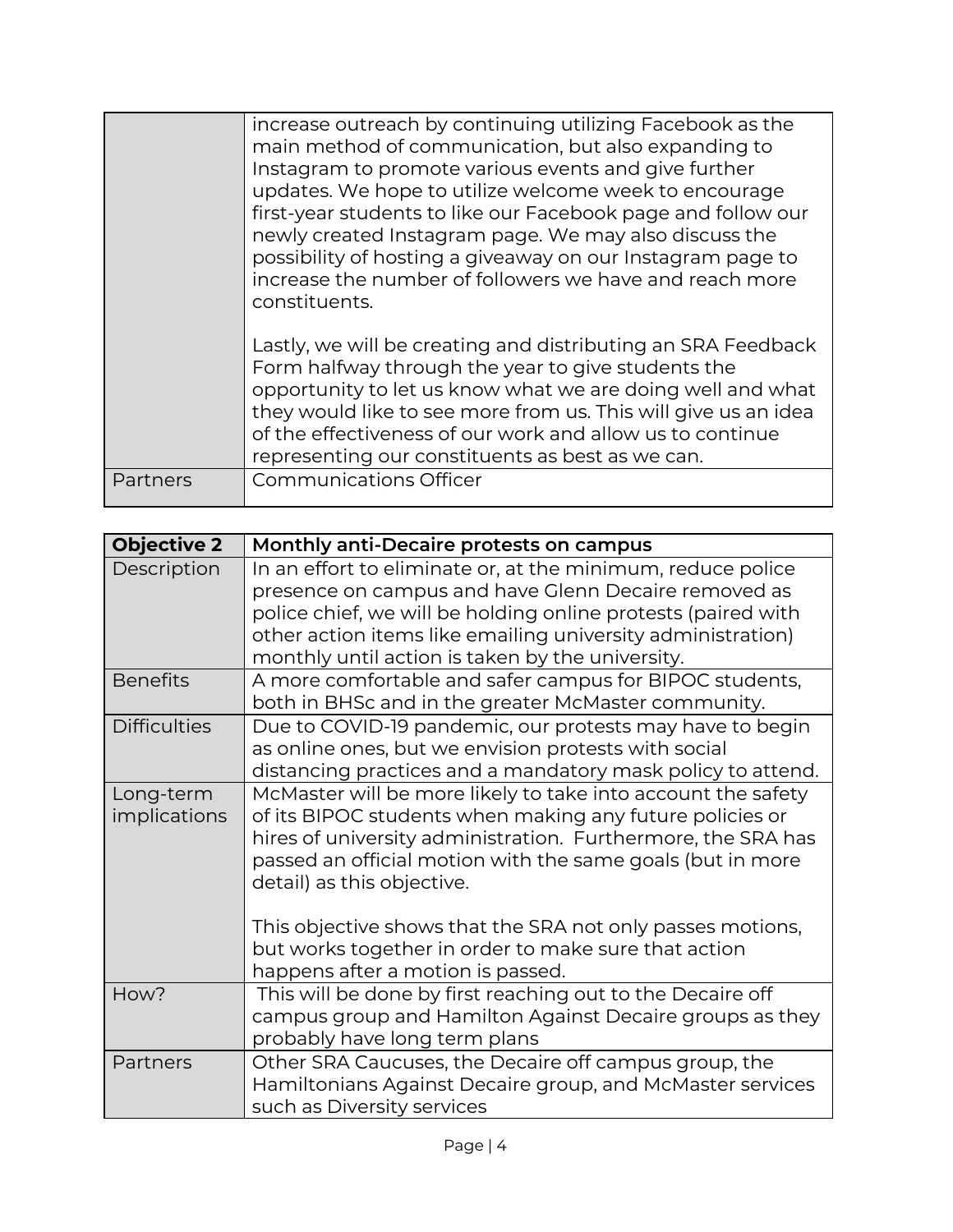| <b>Objective 3</b>        | <b>Propose Program Evaluations to Health Sciences Faculty</b><br>Admin.                                                                                                                                                                                                                                                                         |
|---------------------------|-------------------------------------------------------------------------------------------------------------------------------------------------------------------------------------------------------------------------------------------------------------------------------------------------------------------------------------------------|
| Description               | The courses taken throughout the years of the Health<br>Sciences program demonstrate certain themes, such as<br>research and Inquiry. However, whereas students can<br>provide input for specific courses via course evaluations,<br>there is no system in place for students to reflect on the<br>cohesiveness of the program as a whole.      |
|                           | We're proposing to use program evaluations as an extension<br>to course evaluations administered at the end of each year<br>to provide general feedback to the faculty.                                                                                                                                                                         |
| <b>Benefits</b>           | The faculty admin. may use this information to their<br>discretion, perhaps addressing any concerns frequently<br>brought up with other members of the faculty. Given that<br>the faculty reviews and makes changes to almost every<br>course each year, perhaps this information could further<br>improve the student and teaching experience. |
| <b>Difficulties</b>       | The faculty admin. must be on board with this and feel the<br>need for this addition. It may be particularly difficult to<br>convince them why this is a necessity.                                                                                                                                                                             |
| Long-term<br>implications | Being able to give feedback and reflect on the program itself<br>is an outlet for students to voice their concerns beyond<br>specific courses and potentially assist in improving the<br>program as a whole as the years go on.                                                                                                                 |
| How?                      | We will be reaching out to the BHSc Office, perhaps first<br>through Dr. Stacey Ritz, the Assistant Dean, and propose the<br>general idea so that nothing is too concrete and the faculty<br>ultimately has the final say.                                                                                                                      |
| Partners                  | <b>BHSc Office and Administrators</b>                                                                                                                                                                                                                                                                                                           |

| <b>Objective 4</b> | Low maintenance greenery in the Health Sciences Library<br>(HSL)                                                                                                                                                                                                                       |
|--------------------|----------------------------------------------------------------------------------------------------------------------------------------------------------------------------------------------------------------------------------------------------------------------------------------|
| Description        | We would like to bring low maintenance plants to HSL in<br>order to create a more soothing and relaxed space. Fun<br>events such as a plant naming event and watering<br>schedules will be put in place in order to better engage<br>library users and make HSL a more inviting place. |
| <b>Benefits</b>    | Having plants has benefitted other places on campus such<br>as MUSC by making them more inviting and aesthetically<br>pleasing.                                                                                                                                                        |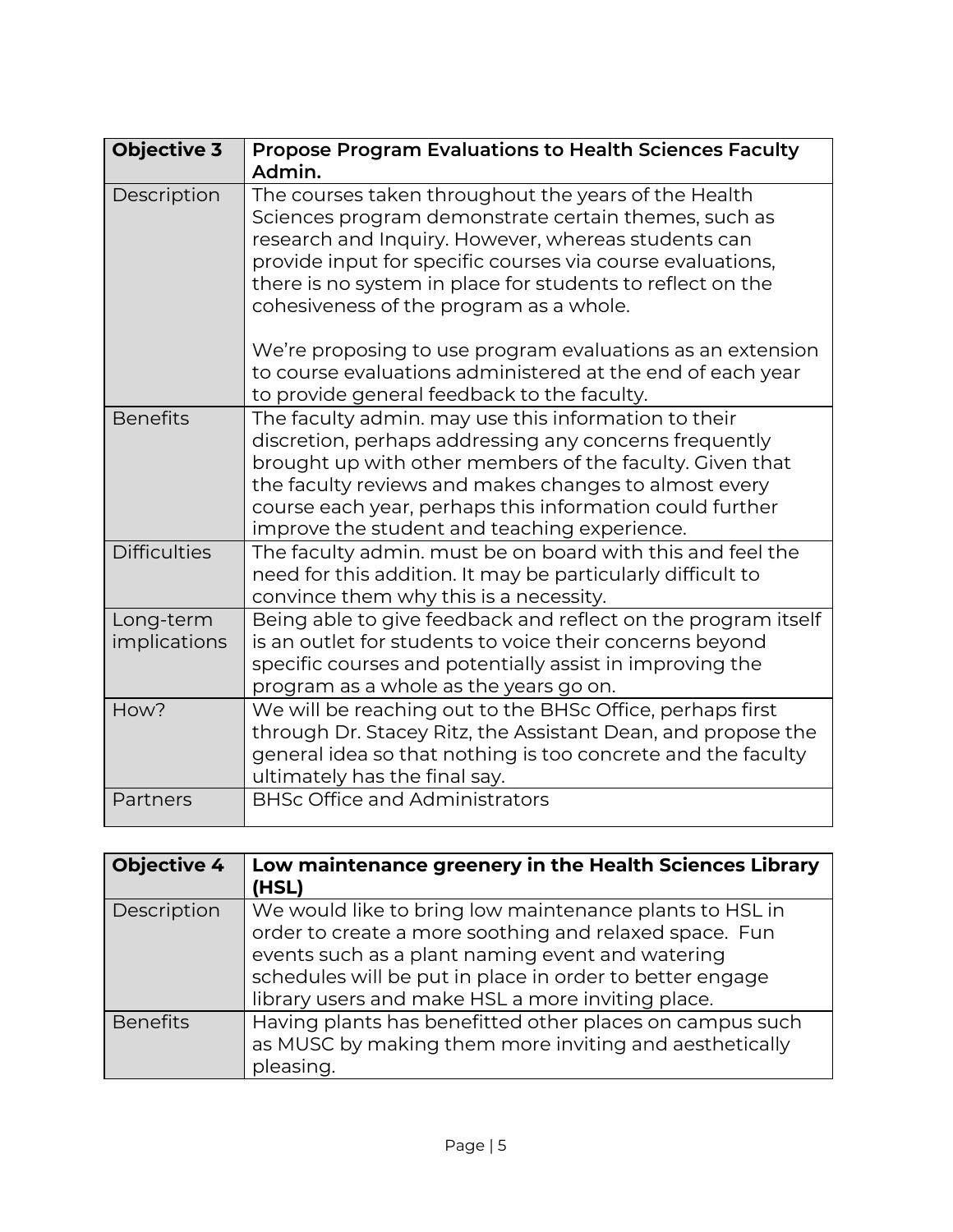| <b>Difficulties</b> | COVID-19 may close HSL during the winter semester as well.                                                                                                                                                                                                                    |
|---------------------|-------------------------------------------------------------------------------------------------------------------------------------------------------------------------------------------------------------------------------------------------------------------------------|
|                     | Also, low maintenance plants still require maintenance.                                                                                                                                                                                                                       |
| Long-term           | A more positive study space occurs with more greenery.                                                                                                                                                                                                                        |
| implications        | Studies have shown that plants help to soothe those nearby,                                                                                                                                                                                                                   |
|                     | improving the studying experience of someone at HSL.                                                                                                                                                                                                                          |
| How?                | By reaching out to the head of HSL and presenting ideas and<br>plant variations that are very low maintenance. Will also be<br>done by using MUSC as a case study. Data will be collected<br>on whether the greenery in MUSC has had a positive effect<br>on students or not. |
|                     | Hopefully a volunteer program would be created where<br>different individuals can sign up to water these plants, and a<br>naming of plants event can occur at the beginning of the<br>year where library visitors can vote online.                                            |
| Partners            | <b>SRA Artsci</b>                                                                                                                                                                                                                                                             |
|                     | HSL administrators and librarians                                                                                                                                                                                                                                             |

| <b>Objective 5</b>  | <b>TA AOP Training with BHSc</b>                                                                                                                                                                                                                                                                                                                                                                                                                                                                                                                                        |
|---------------------|-------------------------------------------------------------------------------------------------------------------------------------------------------------------------------------------------------------------------------------------------------------------------------------------------------------------------------------------------------------------------------------------------------------------------------------------------------------------------------------------------------------------------------------------------------------------------|
| Description         | Anti-oppressive (AOP) training is provided by the Equity and<br>Inclusion Office frequently to many different groups at<br>McMaster University but it is not required for teaching<br>assistants (TA) currently. We hope to introduce mandatory<br>AOP training for BHSc TAs, once at the beginning of the year,<br>and then another refresher one after the winter break.                                                                                                                                                                                              |
| <b>Benefits</b>     | When TAs are educated on AOP practices and how to create<br>safe spaces, learning can be done without unconsciously<br>and unnecessarily harming marginalized students. Through<br>this training, TAs would consider their own biases before<br>entering their jobs and reflect on how this could affect their<br>interactions with students.                                                                                                                                                                                                                           |
| <b>Difficulties</b> | The COVID-19 pandemic will slow down the process because<br>training cannot happen in one large room easily.<br>Technological solutions will have to be found, for example,<br>the use of Zoom and it's break-out room function can be<br>applied. Furthermore, TAs may be less engaged with the<br>AOP material since the training will have to be online and<br>not in person.<br>A solution to this is encouraging BHSc instructors to remind<br>TAs of their training throughout the year and keep reflecting<br>on how they behave when interacting with students. |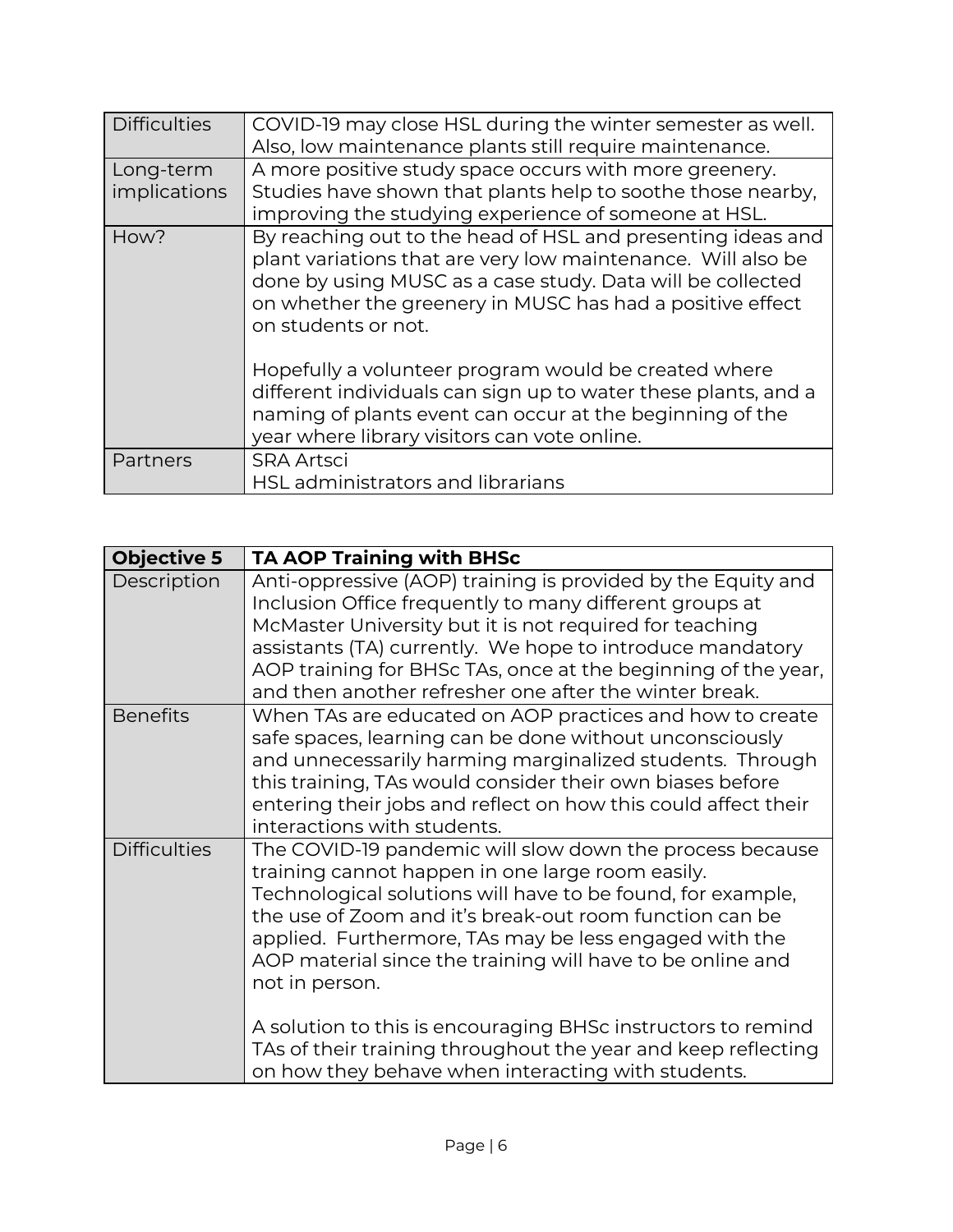| Long-term<br>implications | If this is successfully carried out within the BHSc program,<br>then we will have an online framework for carrying out AOP<br>training for large groups of people. This can be applied to<br>TAs of other faculties. In the future, students can also have                        |
|---------------------------|-----------------------------------------------------------------------------------------------------------------------------------------------------------------------------------------------------------------------------------------------------------------------------------|
| How?                      | We will be in contact with the EIO administration and<br>Assistant Dean of BHSc. Then we will discuss a framework<br>for the training to occur, specifically with Khadijeh Rakie of<br>the EIO, in order to have training be as informative and<br>efficient as possible.         |
|                           | Then we will receive feedback from TAs on the training.<br>Afterwards, refresher training will be delivered at the start of<br>the second semester. This feedback is very important as it<br>will let us know if there is a more effective way that training<br>can be delivered. |
| Partners                  | <b>SRA Sciences</b><br>BHSc Assistant Dean - Dr. Stacey Ritz<br>EIO - Khadijeh Rakie                                                                                                                                                                                              |

| <b>Objective 6</b>  | <b>Improving the BHSc lounge</b>                                                                                                                                                                                                                                                                                                                                                                                                                                                                      |
|---------------------|-------------------------------------------------------------------------------------------------------------------------------------------------------------------------------------------------------------------------------------------------------------------------------------------------------------------------------------------------------------------------------------------------------------------------------------------------------------------------------------------------------|
| Description         | The Faculty of Health Sciences Student Home Base, or<br>"lounge", is a central multi-purpose space for students to<br>take breaks between classes on campus, have meetings, and<br>host small events. It is currently equipped with desktop<br>computers, a television, couches, tables and basic appliances<br>to make student life more convenient. In the long run, we<br>hope to maximize the use of this space to make it as<br>accessible and functional as possible.                           |
| <b>Benefits</b>     | With more improvements to the lounge, students will feel<br>more inclined to use the space and it will serve as a<br>welcoming area for all students who have access to it.<br>Currently, the lounge is used primarily by students in the<br>BHSc program, although other programs within the Faculty<br>of Health Sciences, such as Nursing and BDC, have access to<br>it. By renovating the area, we ultimately hope to see more<br>students to foster a more cohesive Health Sciences<br>community |
| <b>Difficulties</b> | Due to the COVID-19 pandemic we may not have access to<br>the lounge, but if we reach out to the proper people then we<br>can have completely sole access to the lounge and renovate<br>it without intruding on students using the lounge because<br>they will not be there in the first place.                                                                                                                                                                                                       |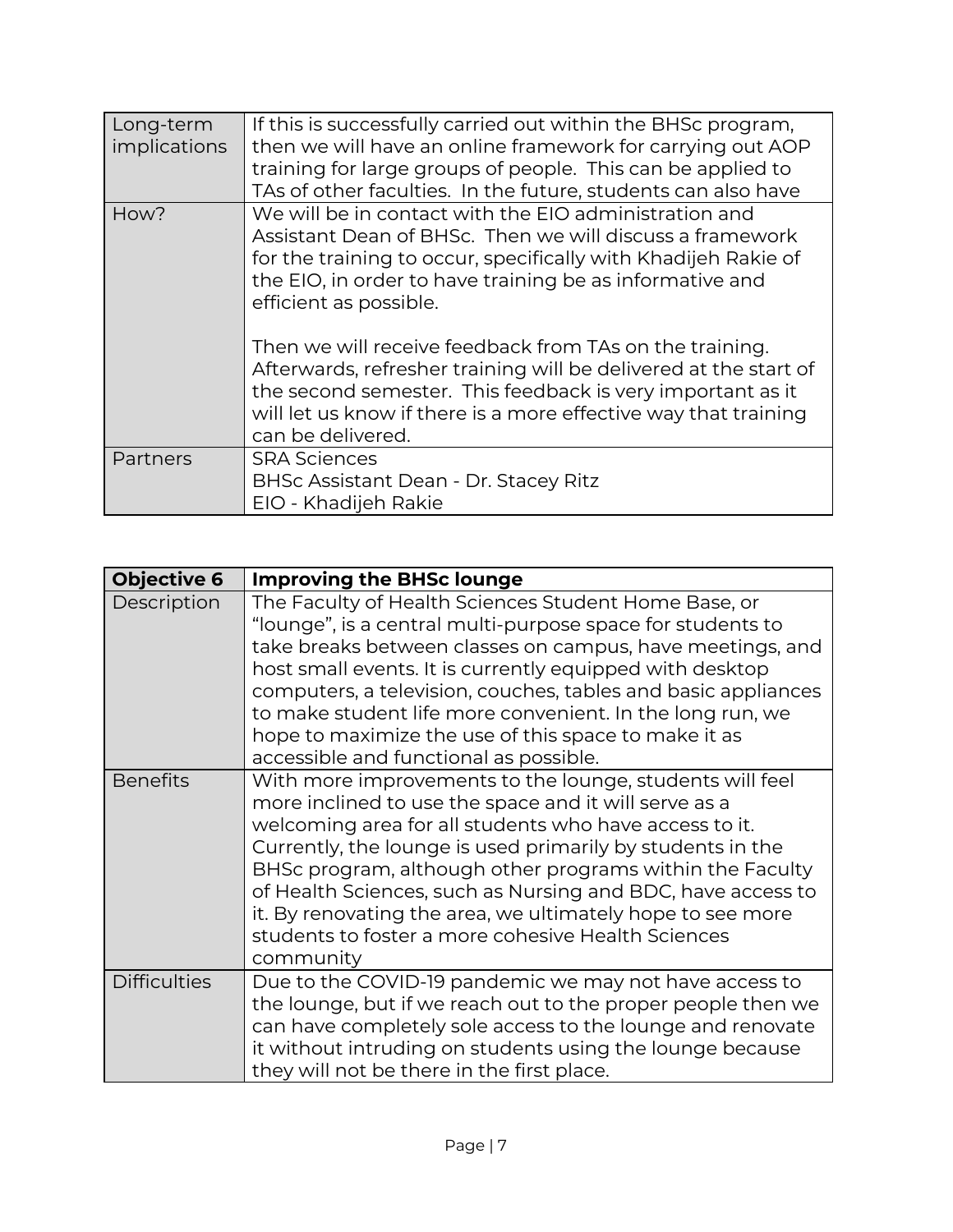| Long-term<br>implications | We can heavily advertise the renovated space on social<br>media to encourage students to use the space more<br>frequently in the following years now that the lounge is a<br>more inviting and cleaner space.    |
|---------------------------|------------------------------------------------------------------------------------------------------------------------------------------------------------------------------------------------------------------|
| How?                      | The results of the previous SRA Health Sciences caucus<br>survey will serve to guide our action plan. We will meet with<br>the Dean of Health Sciences to discuss funding options for<br>renovation suggestions. |
| Partners                  | <b>BHSS Chair</b><br><b>SRA Nursing</b><br>Dean of BHSc Program                                                                                                                                                  |

| <b>Objective 7</b>        | <b>Creating a Centralized Research and Community</b><br><b>Engagement Database</b>                                                                                                                                                                                                                                                                                                                                                                                                                                    |
|---------------------------|-----------------------------------------------------------------------------------------------------------------------------------------------------------------------------------------------------------------------------------------------------------------------------------------------------------------------------------------------------------------------------------------------------------------------------------------------------------------------------------------------------------------------|
| Description               | Since the inception of the BHSc Program, LearnLink has<br>served as a centralized platform where students could find<br>virtually anything related to BHSc. Since the discontinuation<br>of it this past summer, the search for another centralized<br>platform where students can share course reviews and<br>academic resources begin. We hope to collaborate with the<br>BHSS and Health Sciences Senate Representative to explore<br>alternative platforms where students can collaborate and<br>share resources. |
| <b>Benefits</b>           | The creation of a new website with academic resources such<br>as notes, course reviews, etc. will allow students to feel a<br>sense of community, and make up for what was lost with the<br>termination of LearnLink.                                                                                                                                                                                                                                                                                                 |
| <b>Difficulties</b>       | Maintaining the privacy of students who submitted their<br>work onto LearnLink long ago in a new platform will be<br>challenging. The academic community will work on<br>anonymizing all work and removing so that it can all be<br>uploaded onto the new platform.                                                                                                                                                                                                                                                   |
|                           | When creating a new website, we may run into challenges in<br>regards to outreach. LearnLink was advertised to students by<br>both faculty and peers allowing it to be a very well-known<br>platform. In order to maximize outreach, it will be imperative<br>for us, the BHSS, and Senate Representative to advertise the<br>commencement of a new potential platform                                                                                                                                                |
| Long-term<br>implications | Advocating for accessible education through more<br>podcasted classes will ensure students feel welcomed and<br>well-equipped with the necessary resources to succeed.<br>Furthermore, a centralized academic website will foster a                                                                                                                                                                                                                                                                                   |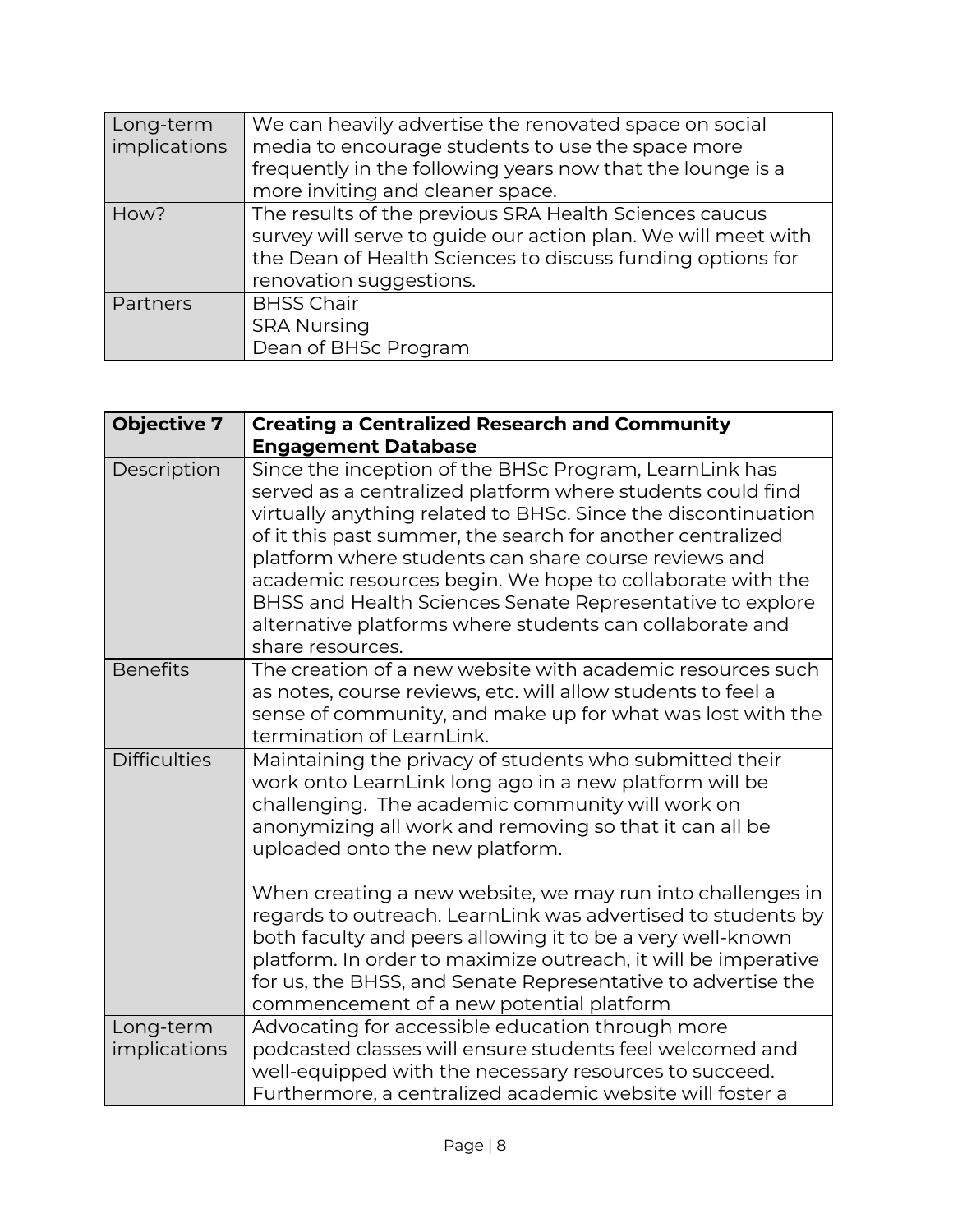|                           | more inclusive environment and enhance the academic<br>experience of students.                                                                                                                                                                                                                                                                                                                                                                                                                                                                                                                                                                                                                                                                                          |
|---------------------------|-------------------------------------------------------------------------------------------------------------------------------------------------------------------------------------------------------------------------------------------------------------------------------------------------------------------------------------------------------------------------------------------------------------------------------------------------------------------------------------------------------------------------------------------------------------------------------------------------------------------------------------------------------------------------------------------------------------------------------------------------------------------------|
| How?                      | We will also meet with the BHSS, specifically the Academic<br>Coordinator, to discuss the logistics and launch of a new<br>potential centralized academic platform                                                                                                                                                                                                                                                                                                                                                                                                                                                                                                                                                                                                      |
| Partners                  | <b>AVP University Affairs</b><br><b>BHSS Academic Coordinator</b><br><b>BHSS Chair</b><br><b>BHSc Office</b>                                                                                                                                                                                                                                                                                                                                                                                                                                                                                                                                                                                                                                                            |
| <b>Objective 7</b>        | <b>Enhance Engagement in MSU Student Governance</b>                                                                                                                                                                                                                                                                                                                                                                                                                                                                                                                                                                                                                                                                                                                     |
| Description               | The 2019-2020 election year saw an unprecedented number<br>of candidates running in First Year Council (FYC) Elections<br>and as candidates for SRA Health Sciences. In light of<br>COVID-19 and the inability to promote MSU on campus in<br>the beginning of the year, we hope to continue this<br>momentum into the upcoming year through online<br>initiatives to spur further engagement in student politics<br>and governance among Health Sciences students. Whether<br>this be through encouraging students within the faculty to<br>join SRA committees as non-voting members, continue<br>promoting elections, or increasing BHSc student<br>representation in FYC elections, we plan on attempting to<br>make student civic engagement a priority this year. |
| <b>Benefits</b>           | As previously stated, ensuring that students are aware of<br>opportunities to get involved with student governance<br>within the MSU will help to provide them with meaningful<br>ways of instigating change within our community. In<br>particular, with regard to FYC, we are looking to give<br>first-year students early exposure to this type of engagement<br>so as to push them to continue to pursue these types of<br>leadership roles within our faculty and the university at large.                                                                                                                                                                                                                                                                         |
| <b>Difficulties</b>       | For one, maintaining consistent promotional efforts during<br>election season may be tedious, as students may already be<br>inundated with information from other sources regarding<br>these same events. It may also be difficult to actually have<br>students in the faculty (particularly those outside of BHSc) to<br>attend our promotional events; we hope to combat this by<br>instilling a strong social media presence within the faculty<br>from the beginning of the year (via Instagram, Facebook &<br>Twitter; see Objective 1 for more details).                                                                                                                                                                                                          |
| Long-term<br>implications | Being involved in student governance will confer a variety of<br>positive effects on our community, particularly with regard<br>to improving MSU-based outreach within our faculty and                                                                                                                                                                                                                                                                                                                                                                                                                                                                                                                                                                                  |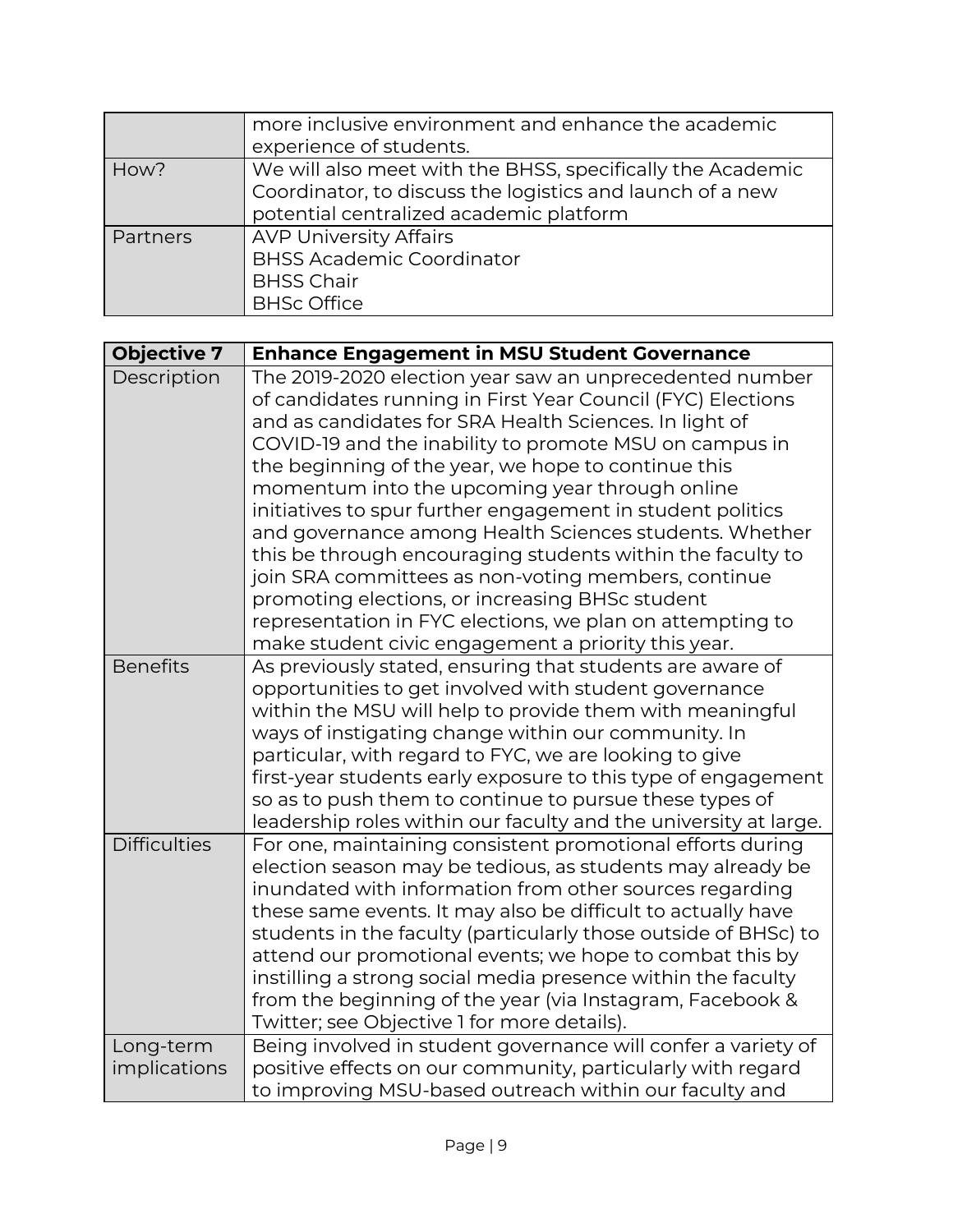|          | ensuring student voices are adequately represented and<br>heard in matters affecting them. It will also enable students<br>(particularly first years) to develop and enhance leadership<br>and communication skills, while giving individuals with ideas<br>for enhancing campus life avenues to explore and<br>potentially implement said changes.                                                                                                                                                                                                                                                                                                                                                                                                       |
|----------|-----------------------------------------------------------------------------------------------------------------------------------------------------------------------------------------------------------------------------------------------------------------------------------------------------------------------------------------------------------------------------------------------------------------------------------------------------------------------------------------------------------------------------------------------------------------------------------------------------------------------------------------------------------------------------------------------------------------------------------------------------------|
| How?     | As previously stated, we will be partnering with the BHSc<br>Welcome Week Coordinators to improve the annually<br>distributed Welcome Week guidebook with regards to MSU<br>Governance structure, addition to running 5-minute "Intro to<br>the MSU" talks in HTH SCI 1E06 classrooms during the first 2<br>weeks of classes.                                                                                                                                                                                                                                                                                                                                                                                                                             |
|          | In terms of student governance as a whole, we plan on<br>actively promoting elections (FYC, Senate, SRA Generals) in<br>addition to collaborating with the MSU Elections<br>Department to host a "How to Run in an Election" event.<br>Here, we would discuss the basics of running in an election,<br>in addition to platform creation, consulting with<br>stakeholders, and designing posters. This event will give<br>potential candidates for SRA Generals, Senate and BHSS<br>Elections the opportunity to gain valuable information about<br>the election process and address any concerns students may<br>have. We also hope to gather students who have previously<br>held these positions to do a panel-style Q&A for interested<br>individuals. |
| Partners | Deputy Returning Officer                                                                                                                                                                                                                                                                                                                                                                                                                                                                                                                                                                                                                                                                                                                                  |
|          | <b>Elections Committee</b><br><b>FYC Coordinator</b>                                                                                                                                                                                                                                                                                                                                                                                                                                                                                                                                                                                                                                                                                                      |
|          | <b>BHSS Welcome Week Coordinators</b>                                                                                                                                                                                                                                                                                                                                                                                                                                                                                                                                                                                                                                                                                                                     |

### **Long-term planning**

| Overarching     | Equity in all manners at McMaster - specifically in the TA                                                                                                                                                                                                                                                                                                     |
|-----------------|----------------------------------------------------------------------------------------------------------------------------------------------------------------------------------------------------------------------------------------------------------------------------------------------------------------------------------------------------------------|
| <b>Vision 1</b> | departments                                                                                                                                                                                                                                                                                                                                                    |
| Description     | From advocating for decreased police presence on campus,<br>to initiatives more specific to BHSc such as AOP training for<br>TA's we hope to make McMaster a more inclusive and<br>equitable place. We believe that TAs and upper years in<br>general have a really big impact on younger students in<br>BHSc because BHSc is a very small program and lots of |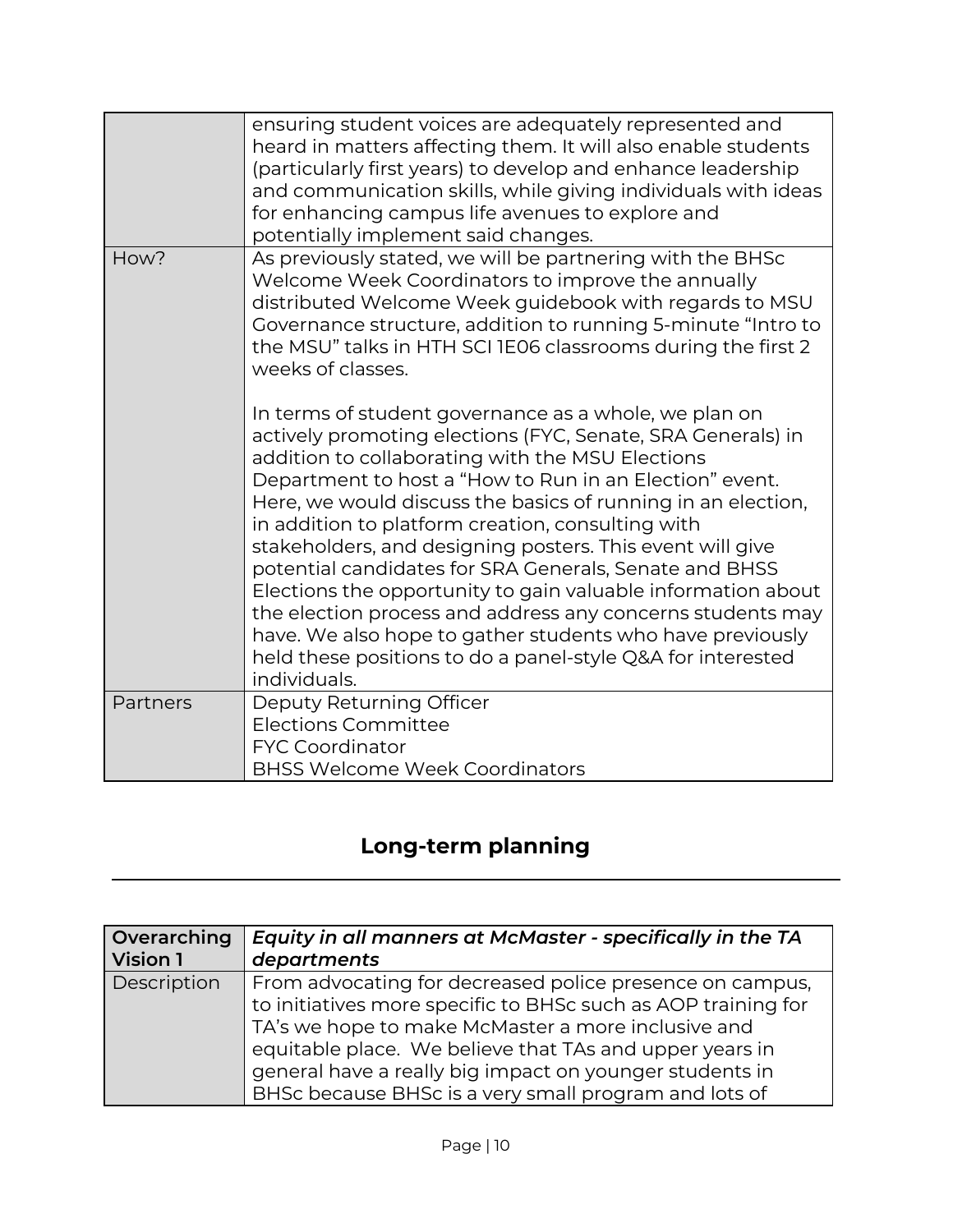|                   | cross-year interaction is had. It is important that TAs are<br>aware of their impact on students younger than them, and<br>that they work actively towards making their teaching space<br>one that is comfortable to all students.<br>We hope to maintain the TA training for BHSc TAs in future<br>years and hope that this sets a precedent for other McMaster<br>faculties and work with other caucus to see this through. |
|-------------------|-------------------------------------------------------------------------------------------------------------------------------------------------------------------------------------------------------------------------------------------------------------------------------------------------------------------------------------------------------------------------------------------------------------------------------|
| <b>Benefits</b>   | With strong anti-oppressive practices in our institution,<br>institutional discrimination can be reduced. TAs are very<br>important to making a learning environment safe. By<br>teaching them to use proper analogies, the proper way to<br>interact with students, and what things can be taken as<br>offensive, then we make the learning environment<br>conducive to all BHSc students.                                   |
| Year 1            | Reach out to the BHSc Dean and EIO administration in order<br>to deliver TA training online during the first semester and<br>have refresher training in the winter semester. We are also<br>going to send out a survey to collect feedback from the TAs<br>that received this training.                                                                                                                                       |
| Year <sub>2</sub> | TA training feedback will be used to change training this<br>year. Will also connect with other caucuses to have this<br>training for TAs. The TA union will also be contacted to see if<br>this training can be made more universal and permanent.                                                                                                                                                                           |
| Year <sub>3</sub> | Make sure that the TA training is now permanent and adjust<br>it to in person training now that COVID-19 restrictions have<br>hopefully been lifted                                                                                                                                                                                                                                                                           |
| Partners          | Other SRA Caucuses, BHSc Faculty and Dean, Equity and<br>Inclusion Office (EIO), McMaster Diversity Services                                                                                                                                                                                                                                                                                                                  |

| Overarching<br><b>Vision 2</b> | Continue to receive feedback on the program and make<br>BHSc more accessible by creating both a Database and a<br>feedback form.                                                                                                                                                                                                                                                                            |
|--------------------------------|-------------------------------------------------------------------------------------------------------------------------------------------------------------------------------------------------------------------------------------------------------------------------------------------------------------------------------------------------------------------------------------------------------------|
| Description                    | We hope to make the new database (with LearnLink resources)<br>something that is permanent and continually added to and<br>adjusted by future SRA Health Sciences and the BHSS. We would<br>like to integrate this feedback form with the Database and make<br>them both key pillars of the academic year in order to improve<br>academic accessibility and create positive change to academics in<br>BHSc. |
| <b>Benefits</b>                | LearnLink was such an important resource for students as it<br>had many years worth of notes and student-made question<br>banks and practice problems. Now the only way of receiving<br>help from years before is by asking an upper year friend, but<br>not everyone has access to this kind of mentorship. The                                                                                            |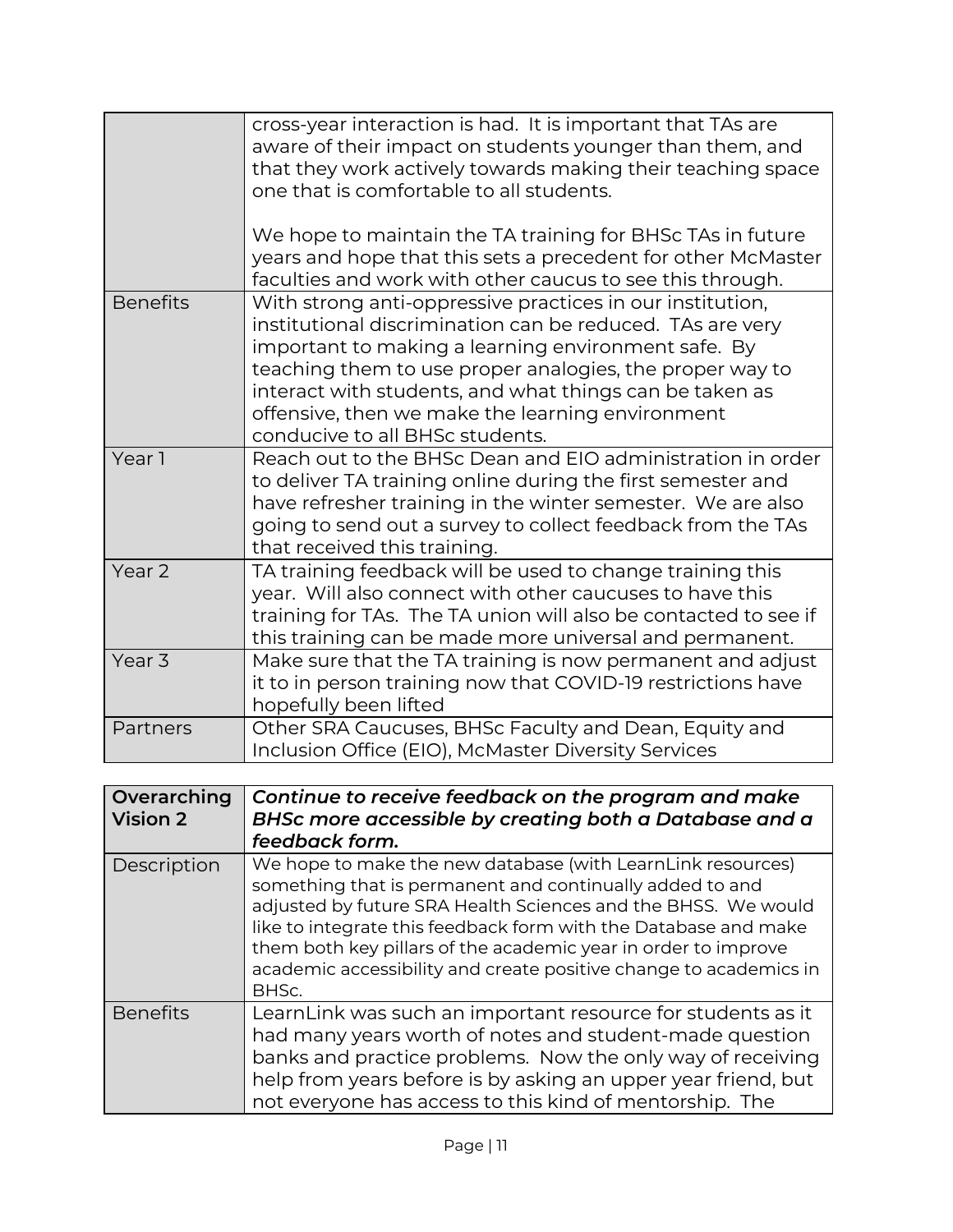|                   | creation of a new website with academic resources such as<br>notes, course reviews, etc. will allow students to feel a sense<br>of community, and make up for what was lost with the<br>termination of LearnLink. It will also give everyone an equal<br>playing field with regards to access to notes and past<br>documents. |
|-------------------|-------------------------------------------------------------------------------------------------------------------------------------------------------------------------------------------------------------------------------------------------------------------------------------------------------------------------------|
| Year 1            | Work with the academic committee to anonymize all<br>previous work submitted to LearnLink. Also reach out to the<br>BHSc office about having a program feedback form.                                                                                                                                                         |
| Year 2            | Create a website or google drive where all the previous<br>LearnLink documents (now anonymized) are added.                                                                                                                                                                                                                    |
| Year <sub>3</sub> | Make an easy to access form for submitting documents and<br>notes to the new version of LearnLink so that it can be<br>continuously updated for future years.                                                                                                                                                                 |
| Partners          | <b>VP Education</b><br><b>AVP University Affairs</b><br><b>BHSS Academic Coordinator</b><br><b>BHSC</b> Dean<br><b>BHSc Office</b>                                                                                                                                                                                            |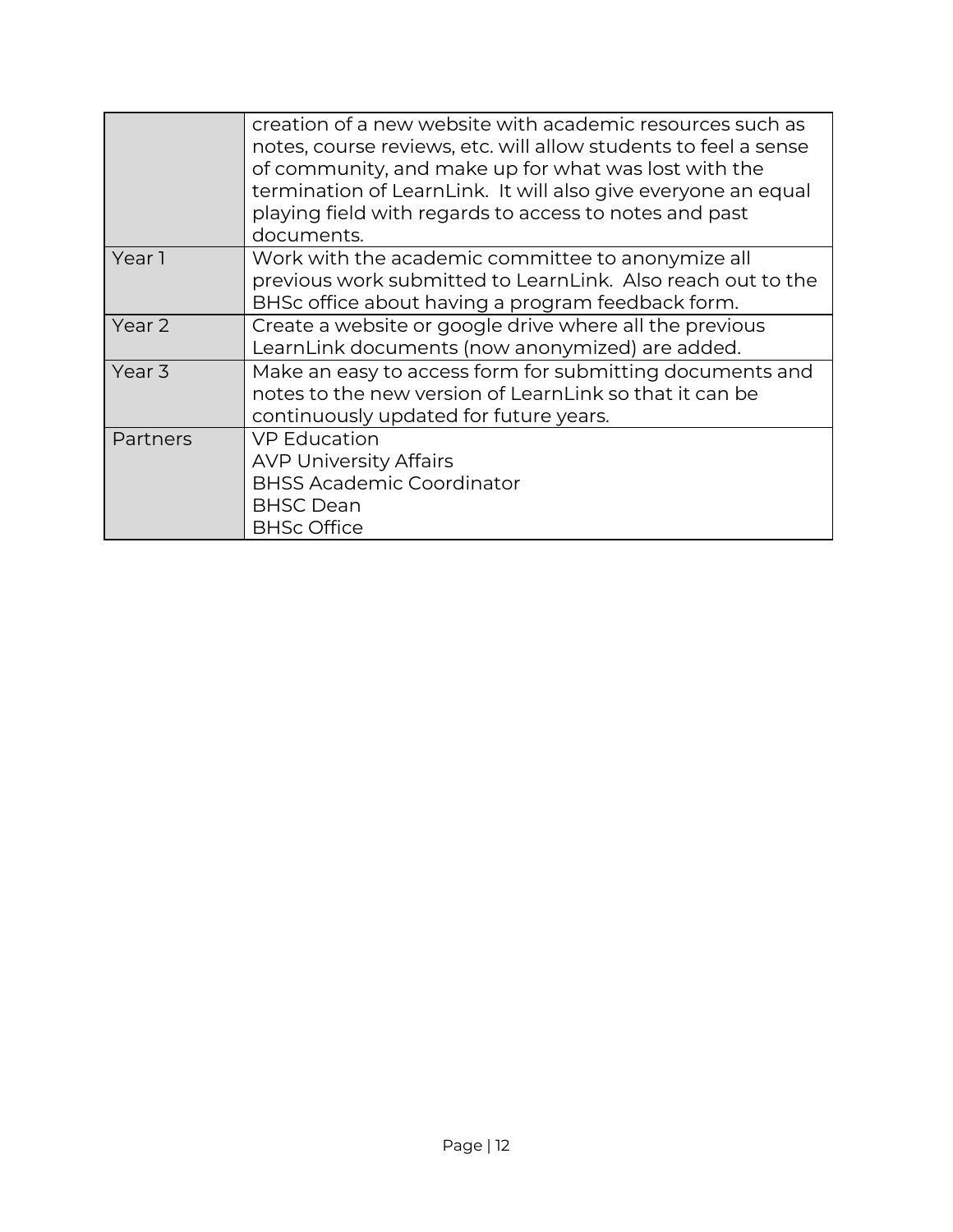#### **List 5 things that you would like to have prepared for the beginning of September**

- Update photos and information on relevant SRA Health Sciences social media platforms
- Discuss the mechanisms of AOP training and contact all partners (EIO and BHSc Dean)
- Organize a date or multiple dates for AOP training amongst the BHSc faculty TAs and prepare all online material.
- Proposing to use program evaluations as an extension to course evaluations administered at the end of each year to provide general feedback to the faculty
- Have the AOP readings book club started

### **List 5 things you would like to have completed during the fall term (1 st )**

- Continue posting meeting minutes infographics on Facebook and Instagram.
- Finalize TA AOP training plans and have a training early in the year and also for refresher AOP training for TAs for the winter semester.
- Partner with anti-Decaire groups in Hamilton to hold our first few protests.
- Meet with BHSc Office regarding running "Intro to the MSU" talks in all HTHSCI 1E06 classrooms
- Discuss ideas to bring plants to HSL during the winter semester with librarians and sort out any feasibility issues.
- Send out and receive the results to our COVID-19 online education feedback survey

### **List 5 things you would like to have completed during the winter term (2 nd )**

- Continue posting meeting minutes infographics on Facebook and Instagram
- Have program evaluations in place and being used at the end of the semester
- Run "Intro to the MSU" talks in HTHSCI 1E06 classrooms, in addition to an MSU Services panel Q&A for interested students
- Run refresher training for the TAs
- Continue to post updates on what resources are open during online schooling (if the semester is still online)
- Finish putting together the new and improved LearnLink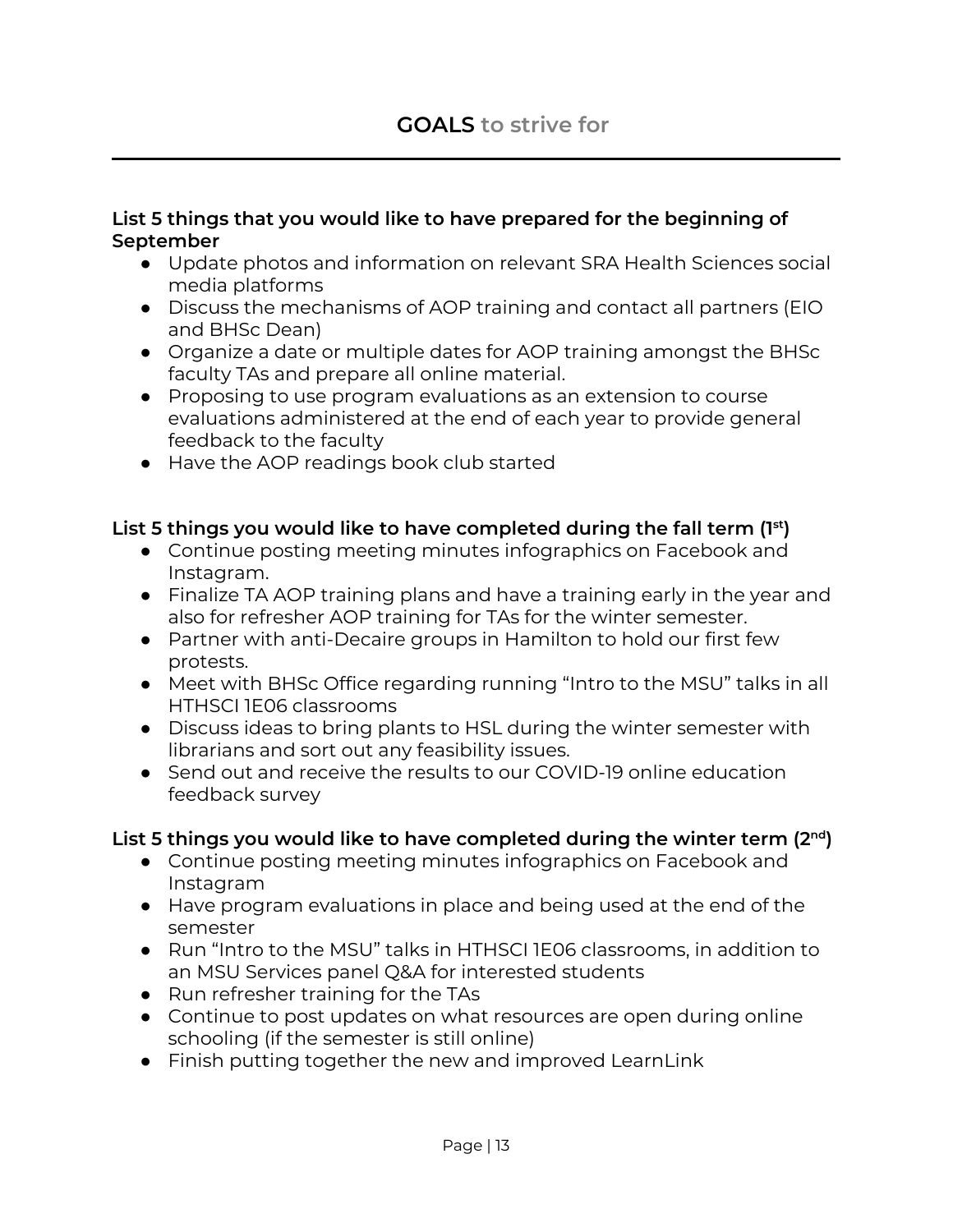### **Master Summary**

| May       | Update the Facebook page with relevant updates<br>$\bullet$<br>regarding SRA meetings and VP candidate platforms<br>Promote MSU seats on SRA committees                                                                                                                                                                                                                                                                                                                                                                                                                                                                                                                                                                                                                                                                                                                                                                                              |
|-----------|------------------------------------------------------------------------------------------------------------------------------------------------------------------------------------------------------------------------------------------------------------------------------------------------------------------------------------------------------------------------------------------------------------------------------------------------------------------------------------------------------------------------------------------------------------------------------------------------------------------------------------------------------------------------------------------------------------------------------------------------------------------------------------------------------------------------------------------------------------------------------------------------------------------------------------------------------|
| June      | Update Facebook, Twitter, and Instagram on SRA<br>$\bullet$<br>activity<br>Update social media about VP Admin elections                                                                                                                                                                                                                                                                                                                                                                                                                                                                                                                                                                                                                                                                                                                                                                                                                              |
| July      | Update Facebook, Twitter, and Instagram on SRA<br>$\bullet$<br>activity<br>Meeting with Stacey Ritz with regards to TA AOP<br>$\bullet$<br>training and program evals.                                                                                                                                                                                                                                                                                                                                                                                                                                                                                                                                                                                                                                                                                                                                                                               |
| August    | Organize plans for TA AOP training with Stacey Ritz<br>$\bullet$<br>and Khadijeh Rakie near the end of August<br>Finalize the date for TA AOP training with BHSc<br>$\bullet$<br>instructors                                                                                                                                                                                                                                                                                                                                                                                                                                                                                                                                                                                                                                                                                                                                                         |
| September | Hold TA AOP training online and save the training as<br>$\bullet$<br>online video modules that could be used for future<br>years.<br>Organize anti-Decaire protest schedule<br>Post an online introduction to the incoming BHSc<br>Class of 2024 during online Welcome Week.<br>Make the Instagram page as active as possible as that<br>$\bullet$<br>is what is most used by constituents and post<br>introductions of all MSU services and what resources<br>are available during the online semester.<br>Find a faculty member that we could partner for our<br>social justice book club that would read books on the<br>topic of social justice and discuss the chapters we have<br>read together online (or in person depending on the<br>situation).<br>Reach out to Academic Coordinator to start planning<br>the new website for former LearnLink documents<br>Run 5-minute "Intro to the MSU" talks in all HTHSCI<br><b>1E06 classrooms</b> |
| October   | Continue publishing bi-weekly updates on all social<br>media platforms in order to remain active<br>Meet with the HSL director to discuss what changes<br>are possible for the next semester                                                                                                                                                                                                                                                                                                                                                                                                                                                                                                                                                                                                                                                                                                                                                         |